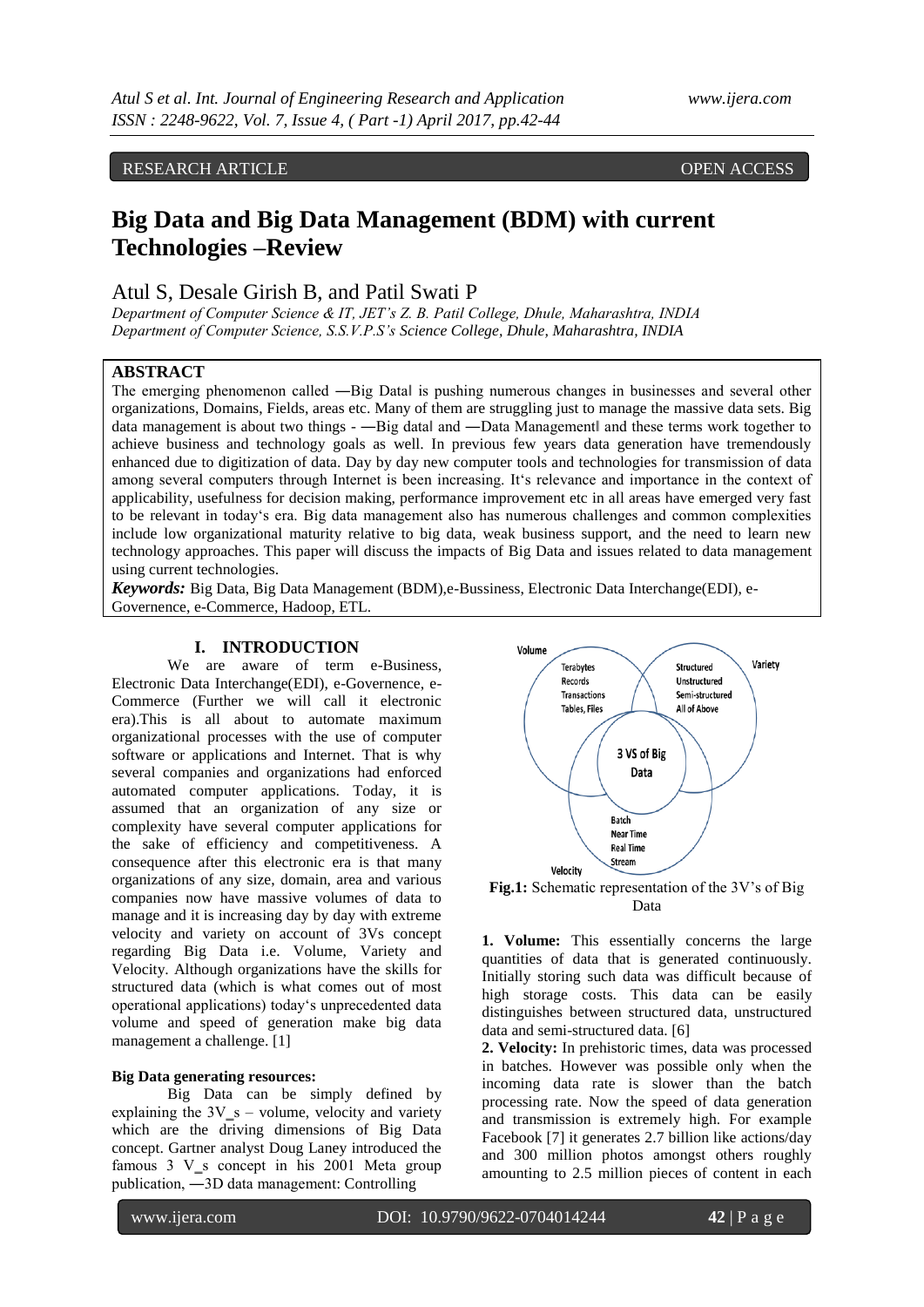day while Google Now processes over 1.2 trillion searches per year worldwide. [8].

**3. Variety:** Today data is loosing the structure and now formats are documents, databases, excel tables, pictures, videos, and audios in hundreds of formats. Structure cannot be imposed like before for data analysis. It can be of any type- structures, semistructured or unstructured.

Today‗s data sources may include [2]:

 $\Box$  Traditional enterprise data from operational systems.

- $\triangleright$  Student test data.
- $\geq$  Social media data.<br> $\geq$  Institution marketing
- Institution marketing data.
- $\triangleright$  Financial business forecast data.
- $\triangleright$  Web site browsing pattern data.
- > Campus sensor data.
- $\triangleright$  Data gathered from mobile devices.



Every 60 Seconds

**Fig.2:** Data generation on Internet

―Big data comes from many sources, in many formats. Some industries have large, valuable stores of unstructured data, typically in the form of human language text. For example, the claims process in insurance generates many textual descriptions of accidents and other losses, plus the related people, locations, and events. Most insurance companies process this unstructured big data using technologies for natural language processing (NLP), often in the form of text analytics. The output from NLP may feed into older applications for risk and fraud analytics or actuarial calculations, which benefit from the larger data sample provided via NLP‖ [1].

―Sensors are coming online in great numbers as a significant source for big data. For example, robots have been in use for years in manufacturing, but now they have additional sensors so they can perform quality assurance as well as assembly. For decades, mechanical gauges have been common in many industries (such as chemicals and utilities), but now the gauges are replaced by digital sensors to provide real-time monitoring and analysis. GPS and RFID signals now emanate from mobile devices and

assets—ranging from smart phones to trucks to shipping pallets—so all these can be tracked and controlled precisely‖[1].

#### **Big Data:**

- $\triangleright$  Includes several varieties of content formats such as text, audios, videos, photographs, images, pdfs, ppts etc.
- $\triangleright$  Can have several electronic transactions such as sharing of files through e-mails, sharing through social media, file transfers etc.
- $\triangleright$  Has various levels of engagements while using social media (share, comment, like, tweet, retweet tag etc.)
- $\triangleright$  Have scalable communication for people through one-one, one-many, many-many communications through various online forums and portals of several experts or people of similar or different community on number of issues.
- $\triangleright$  Generation is device independent it can be generated through different mobiles and smart phones, palmtops, PCs etc.
- $\triangleright$  Is also generated through real time transactions such as whether data inputs through various electronic devices or sensors from various geographic locations, satellites which is in huge amount of digital inputs generating per second for statistical analysis

#### **BDM Technologies in use:**

As data sets are in various formats and data generation through electronic means are generating in large volumes, velocity and variety per second, it has become difficult for current DBMS & RDBMS to store, manipulate and extract required information from it in real time. Big Data Management Current technologies the most commonly used framework is Hadoop. Hadoop is the combination of several other components like Hadoop Distribution File Systems (HDFS), Pig, Hive and HBase etc. "Apache Hadoop is an open-source software framework for storage and large-scale processing of data-sets on clusters of commodity hardware. There are mainly five building blocks inside this runtime environment (from bottom to top)".  $[9]$ 



**Fig.3:** Hadoop Architecture [9]